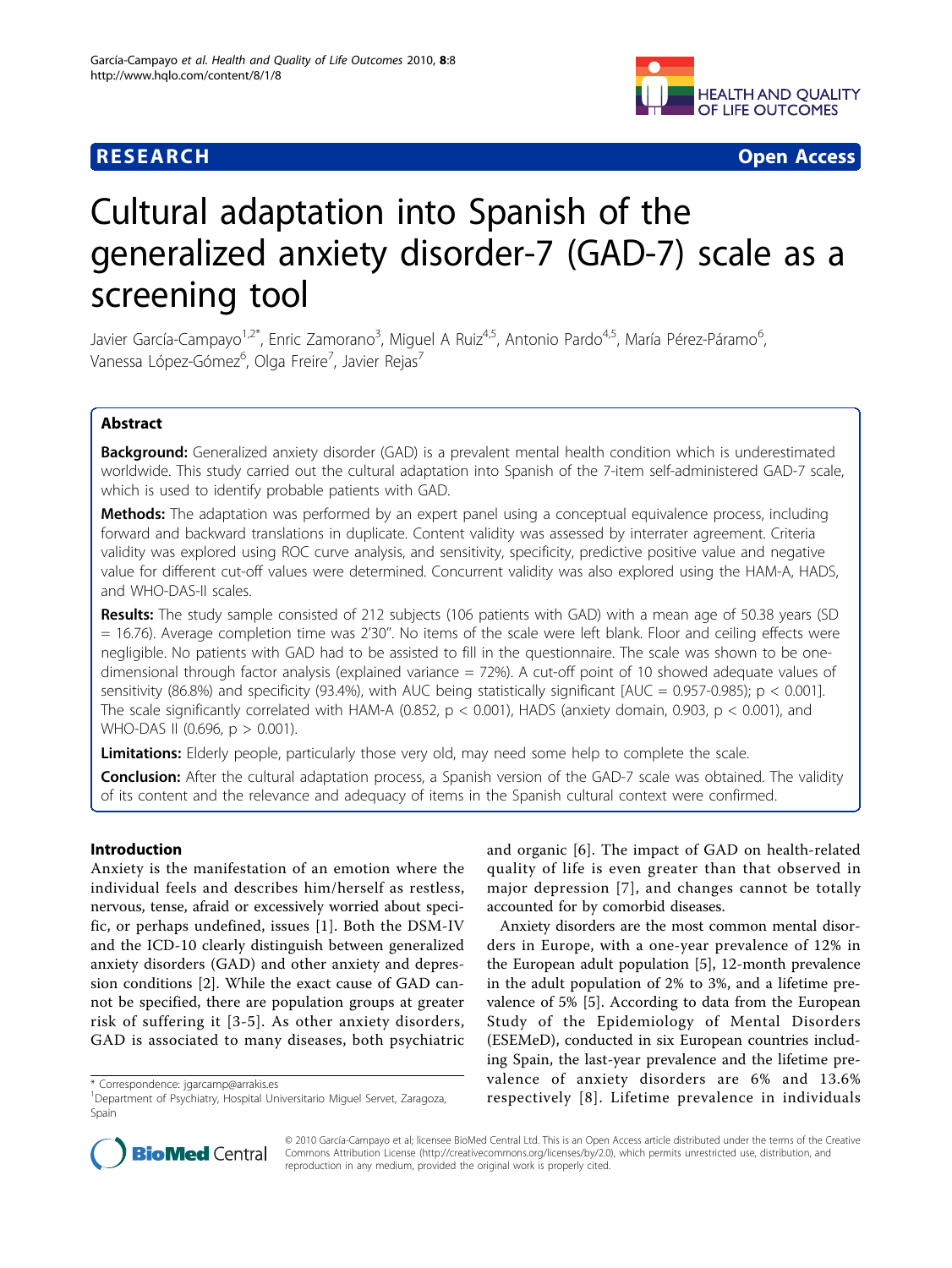specifically diagnosed with GAD is estimated at 5.1% (DSM-IV), and at 6.5% according to the classification criteria used in Europe (ICD-10) [\[1](#page-9-0),[9,10](#page-9-0)]. It is thought that more than half the patients with anxiety disorders attend primary care centers. Since approximately 8% of these patients are diagnosed with GAD, it follows that this is the most prevalent anxiety disorder [[11](#page-9-0),[12\]](#page-9-0). GAD prevalence in primary care studies carried out in Spain ranges from 4.5% and 7.9% [\[1,13](#page-9-0)].

Nosological changes have led the scientific community to develop specific, psychometrically sound measurement tools able to identify and quantify the intensity of GAD according to its current conception, and to assess the efficacy of psychosocial and psychopharmacological interventions in these patients. Many health questionnaire-based instruments allowing clinicians to approach GAD at any healthcare level are currently available. These tools, or health measurement scales, may be used for several purposes. They allow for objective quantification of the presence and intensity of the main symptoms of GAD, or may help identify probable cases of GAD. Scales validated in our culture and routinely used include the Hamilton Anxiety Scale (HAM-A) [[14\]](#page-9-0), Hospital Anxiety and Depression Scale (HADS) [\[15\]](#page-9-0), Covi Anxiety Scale [[16](#page-9-0)], Clinical Anxiety Scale (CAS) [[17\]](#page-9-0), and State-Trait Anxiety Inventory (STAI) [[18\]](#page-9-0), among others. Regardless of whether they are clinicianadministered structured interviews or self-administered questionnaires to be completed by the patient, all these scales assess the presence of anxiety symptoms and their intensity, but are not suitable for early detection or identification of probable GAD cases by patient selfadministration unless clinically supervised.

Different scales have been developed in recent years in an attempt to measure the construct of pathological worry (the core symptom of GAD), or simply worry, as an approach to GAD detection, even in the primary care setting. Only two instruments, the Anxiety Screening Questionnaire (ASQ-15) [[19\]](#page-9-0) and the screening scale for DSM-IV General Anxiety Disorder of Carroll and Davidson [\[20\]](#page-9-0) (the latter based on DSM-IV criteria), have been designed to evaluate each and every manifestation currently defining GAD. The ASQ-15 allows for detecting GAD according to DSM-IV and ICD-10 criteria, as well as other anxiety symptoms, but no version adapted to and validated for our culture is available. On the other hand, the 12-item Carroll and Davidson scale, of which a linguistically and psychometrically validated Spanish version is available [[21\]](#page-9-0), allows for identifying GAD patients according to DSM-IV criteria only.

Recently, a simple 7-item tool, also based on DSM-IV criteria, has been validated to identify probable cases of GAD: the GAD-7 scale [[22\]](#page-9-0). This patient- and clinicianfriendly instrument has shown excellent properties to identify patients with probable GAD, is easy to administer, and does not represent an overburden for patients or clinicians. In addition, its briefness makes it suitable for use in epidemiological studies and for potential use in surveys with remote administration of health questionnaires. No version adapted to our culture is currently available.

The objective of this study was to create a version of the GAD-7 questionnaire culturally adapted to the Spanish language, and to assess the psychometric properties of the adapted version in terms of reliability and validity.

# Materials and methods

The GAD-7 questionnaire is a one-dimensional selfadministered scale designed to assess the presence of the symptoms of Generalized Anxiety Disorder (GAD), as listed in the DSM-IV. The contents of the questionnaire were selected by the original authors from a larger list of symptoms. Since the Spanish version has inherited these contents, its content validity is justified by the original version. Since the objective was to obtain an instrument as similar to the original as possible, extraction of additional contents was considered inappropriate. The methodology currently recommended for adaptation of psychometric instruments was used [[23](#page-9-0),[24\]](#page-9-0); assumptions of the Classical Test Theory were also used [[25\]](#page-9-0). The total GAD-7 score is calculated by simple addition of the answers to each item. Scores for all 7 items range from 0 (Not at all) and 3 (Nearly every day). Therefore, the total score ranges from 0 and 21. According to the original authors [[22](#page-9-0)], the total score may be categorized into four severity groups: minimal (0-4), mild (5-9), moderate (10-14) and serious (14-20) [[22\]](#page-9-0).

The process of cultural adaptation of the questionnaire started with duplicate translations of the English original into Spanish by two separate English-speaking native translators. Both translations were reviewed by an Expert Panel consisting of 4 clinicians (including a psychiatrist), 1 expert in clinical research, and 2 methodologists specialized in measurement tasks. Both translations were then merged into a single reconciled version, which was subject to a content validity process by interrater agreement estimation. A panel of 8 specialists in psychiatric disorders was selected for this purpose. These specialists independently assessed whether each item did or did not properly measure GAD (objective concept) and whether it could or could not measure depression (distractor concept). The index of itemobjective congruence was computed from the specialists' ratings [[26\]](#page-10-0). This index has a value of 1 in the event of perfect congruence in assigning the item to one domain, and a valued of -1 when such congruence is lacking.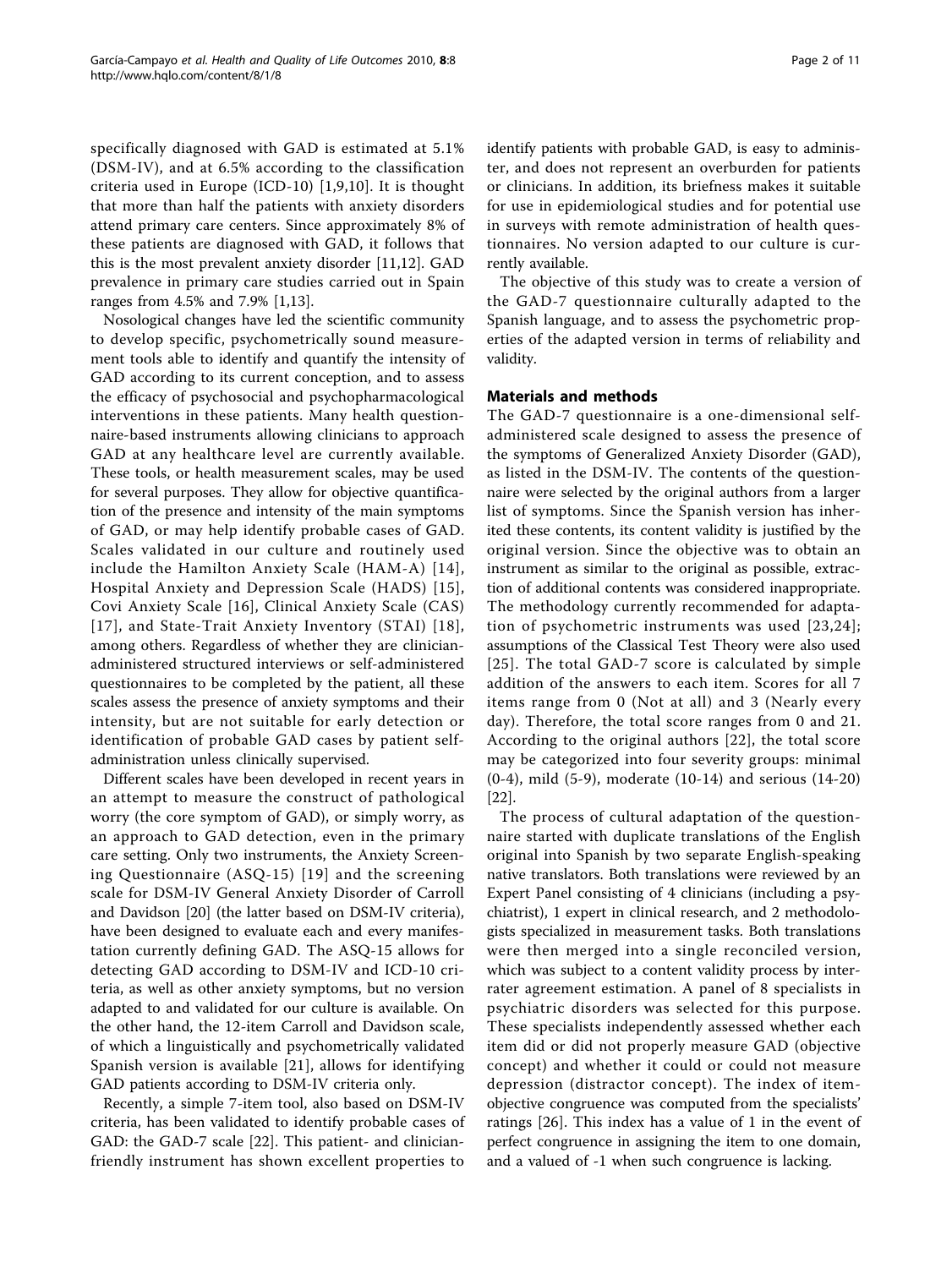After content validity assessment, a pilot test was conducted on a reduced sample of patients and control subjects to assess understandability and feasibility of the translation in real subjects. Completion time was also estimated. As the questionnaire will be used in the future to identify possible GAD cases, a subsample of healthy subjects was included to further assess understandability. The reconciled version was administered to the pilot sample together with a brief additional questionnaire to ascertain the help needed to complete the questionnaire, the difficulties encountered, and sociodemographic variables. In view of the results obtained in the pilot test, the questionnaire header was modified to emphasize the frequency of symptom onset; the anchors of the response categories were also modified. The final version was translated back into English by two separate translators and sent to the original authors for conceptual equivalence assessment.

Once piloted, the final version was included in a Case Report Form (CRF) for administration to the scaling and validation sample subjects in order to determine the psychometric properties of the final version. The CRF included information on disease diagnosis, sociodemographic variables, disease treatment variables and concomitant diseases, several concurrent questionnaires of patient-reported measures, and information on the number of visits to primary care and specialist physicians.

# Study design

This was a multicentre, cross-sectional study to test the feasibility, reliability, and validity of a new health technology conducted under standard clinical practice conditions. All patients were required to give their informed consent to participate in the study and have their data analyzed. The study protocol was approved by the Research Committee of the Universidad Autónoma de Madrid.

Two measurements were performed: (1) Test: at recruitment, the GAD questionnaire was administered to the sample of patients and controls together with three other instruments: the Hamilton Anxiety Scale (HAM-A) [[14](#page-9-0)], the Hospital Anxiety and Depression Scale (HADS) [[15\]](#page-9-0), and the WHO-DAS II disability questionnaire [[27,28](#page-10-0)], all of them in their Spanish versions (see below). Sociodemographic and medical history data were recorded at this visit. (2) Retest: one week later, the GAD-7 scale was again administered to a patient subsample; the retest information was used to study the stability of questionnaire measurements over time. The latter was ensured by administering the HADS concomitantly with GAD-7 one week after the first administration.

# Samples

The pilot sample consisted of 16 subjects selected from those attending the practices of two of the participating clinical investigators. Eight patients regularly attending the practices with a prior diagnosis of clinical GAD were randomly selected. A sample of 8 GAD-free subjects, sex- and age-matched to patients with GAD, was also selected.

To obtain the validation and scaling sample, each investigator had to recruit from 12 to 24 patients, half of them diagnosed with GAD and the other half as sexand age-matched  $(± 5 \text{ years})$  controls. Patients were randomly selected by 14 investigators (family physicians in urban areas in the provinces of Madrid, Zaragoza, and Barcelona) among those attending their practices. Inclusion criteria were as follows: patients of both sexes over 18 years of age; able to speak and understand Spanish; with a known diagnosis of GAD (for the GAD group of patients, diagnosis performed under standard medical practice conditions according to the DSM-IV-TR classification was required) or no diagnosis of any anxiety disorder for control subjects (HAM-A < 10); under no anxiolytic treatment, or receiving anxiolytic therapy but with presence of anxiety symptoms (score  $\geq 16$  points in the HAM-A anxiety scale) for the GAD group. Exclusion criteria included: patients or subjects who were in a health state which did not allow for scale self-administration in the investigator's judgment; patients unable to understand or answer the scale questions due to their cultural level or knowledge of the Spanish language; or patients receiving drug treatment likely to interfere with their ability to understand or answer the scale questions.

Sample size was estimated with respect to sensitivity of the GAD-7 scale for diagnosing the target disease (GAD). One hundred participants with GAD were required to ensure that the total width of the 95% CI around a sensitivity proportion of 0.90 was no greater that 0.05, assuming an estimated prevalence of GAD in clinical populations in Spain ranging from 6% and 8% [[1](#page-9-0),[8,13](#page-9-0)]. A similar sized age- and sex-matched control group was also enrolled. Sample was increased by 5% to prevent information losses in the statistical analysis. A total sample size of 210 subjects was therefore considered adequate.

The retest sample was selected at random as a sub sample from the scaling and validation sample. Clinicians were instructed to repeat the required measures in the first 2 out of each 10 patients enrolled by her or him.

#### Concurrent validity

The following scales were used to assess the concurrent validity of the adapted version of the GAD-7 scale: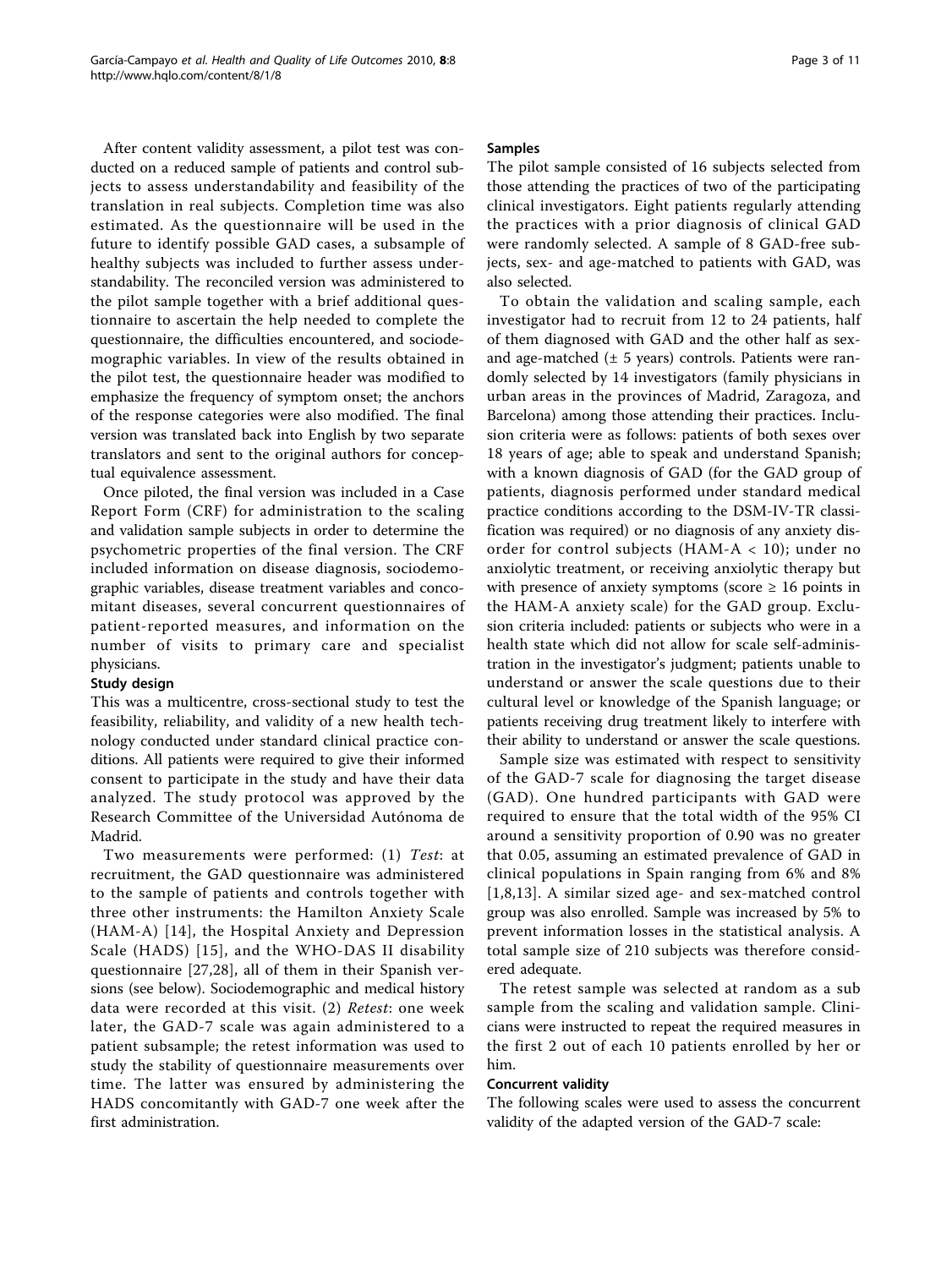This is a 14-item, clinician-rated scale formulated as a semi-structured interview to assess the anxiety level of the subject. Items are scored from 0 (absent) to 3 (severe). The total score ranges from 0 and 42 points and may be categorized into four severity groups: normal (0-9), mild (10-15), moderate (16-24), and severe  $(25-42).$ 

#### Hospital Anxiety and Depression Scale (HADS) [[15\]](#page-9-0)

This is a 14-item, self-administered scale in which anxiety and depression are assessed by 7 items each. Each item is scored from 0 to 3 with several anchors. Some items are assessed positively and others negatively. A score ranging from 0 and 21 points may be obtained in each domain. The score in each domain may be categorized into four severity groups: normal (0-7), mild (8-10), moderate (15-21) and severe (15-21).

# World Health's Organization Disability Assessment Scale (WHO-DAS II 12-item version) [[27,28\]](#page-10-0)

This is a 12-item, self-administered scale. Items are grouped by pairs in 6 domains: 1-Understanding and communicating with the world, 2-Moving and getting around, 3-Self care, 4-Getting along with people, 5-Daily life activities (household responsibilities, leisure, and work), and 6-Participation in society. This scale contains 5 additional items, one about overall health and four about the number of days with activity limitations in daily life. Scoring is standardized on a 0-100 metric scale, where 0 means no disability and 100 the highest disability.

#### Statistical analysis and psychometric studies

A descriptive analysis including measures of central tendency and dispersion and Gaussian curve fitting using a Kolmogorov-Smirnov test was first performed. The study of the psychometric properties of the GAD-7 scale focused on three aspects: feasibility, reliability, and validity. Feasibility: this section recorded the time taken by patients to complete the scale, the difficulties encountered by patients for answering questions, and the number of missing values (non-answering patients) for each question. Items were analyzed by calculating the frequency of each response category within each item, as well as the blank response rate for each item. Floor and ceiling effects were also analyzed, both in each item and in the overall questionnaire. Reliability: reliability was assessed by Cronbach's alpha calculation [\[29](#page-10-0)] for internal consistency, and by test-retest stability estimation using the correlation between presentations and the intra-class correlation coefficient. Validity: (a) Construct: structural validity (or construct validity) was assessed by exploratory factor analysis [\[30](#page-10-0)] using the common factor model, the principal component extraction method, and Oblimin rotation (if rotation was possible). The K1 rule (eigenvalues greater than one) and Cattell's screen test were used to decide on the number of factors contained in the solution. A confirmatory factor analysis [[31,32](#page-10-0)] was also performed to corroborate the original structure, assuming the existence of one single factor where all items loaded. The maximum likelihood estimation method was used by means of LISREL 8.8 software. (b) Discriminant validity: discriminant validity was calculated by dividing the sample into quartiles based on the GAD-7 total score and comparing the upper to the lower quartile, both for the mean scores in individual items and for the overall score. For other clinical criteria, validity was assessed by calculating the meanrelated difference between the GAD-7 mean overall score of the diagnostic groups assigned by the clinical investigator, A Student's t-test, Mann-Whitney's U test for independent groups, or one-way ANOVA were used, depending on the number of groups compared. (c) Criterion validity: diagnostic performance curves (ROC curves) were analyzed, and sensitivity and specificity rates, as well as the positive and negative predictive values of the questionnaire, were calculated when the resulting diagnostic classification was compared to the clinical diagnosis of reference. (d) Convergent validity: The degree of concordance between the GAD-7 scale and the Hamilton Anxiety Scale (HAM-A), the Hospital Anxiety and Depression Scale (HADS, anxiety domain), and the WHO-DAS II disability questionnaire was calculated. Concordance between classification criteria was assessed by inter-rater agreement statistics (kappa) and a Chi-square test.

All statistical calculations were performed using SPSS for Windows v15.0 routines.

#### Results

The pilot sample included 62.5% of males with a mean age of 50.38 years (SD = 16.76 years, min = 32, max = 83). Among these, 28.6% had primary education, 42.9% secondary education, 14.3% higher education or vocational training, and 14.3% had finished a degree. Mean questionnaire completion time was 2 minutes and 30 seconds  $(SD = 0.01:24)$ , with values ranging from 5 minutes in one subject and 30 seconds in two subjects. No items in the questionnaire were left blank, and no response accumulation at the ends of the scale was observed. No patient diagnosed with GAD asked for any help from the clinician in charge or needed any clarification. In the control group, an 83-year-old woman reported that she needed help to answer the questionnaire because she did not know where to mark the answers. Three control subjects reported difficulty in answering some of the questions, particularly question 5. Only the 83-year-old woman reported having asked for clarifications. An initial check in the pilot sample of item discrimination ability between patients and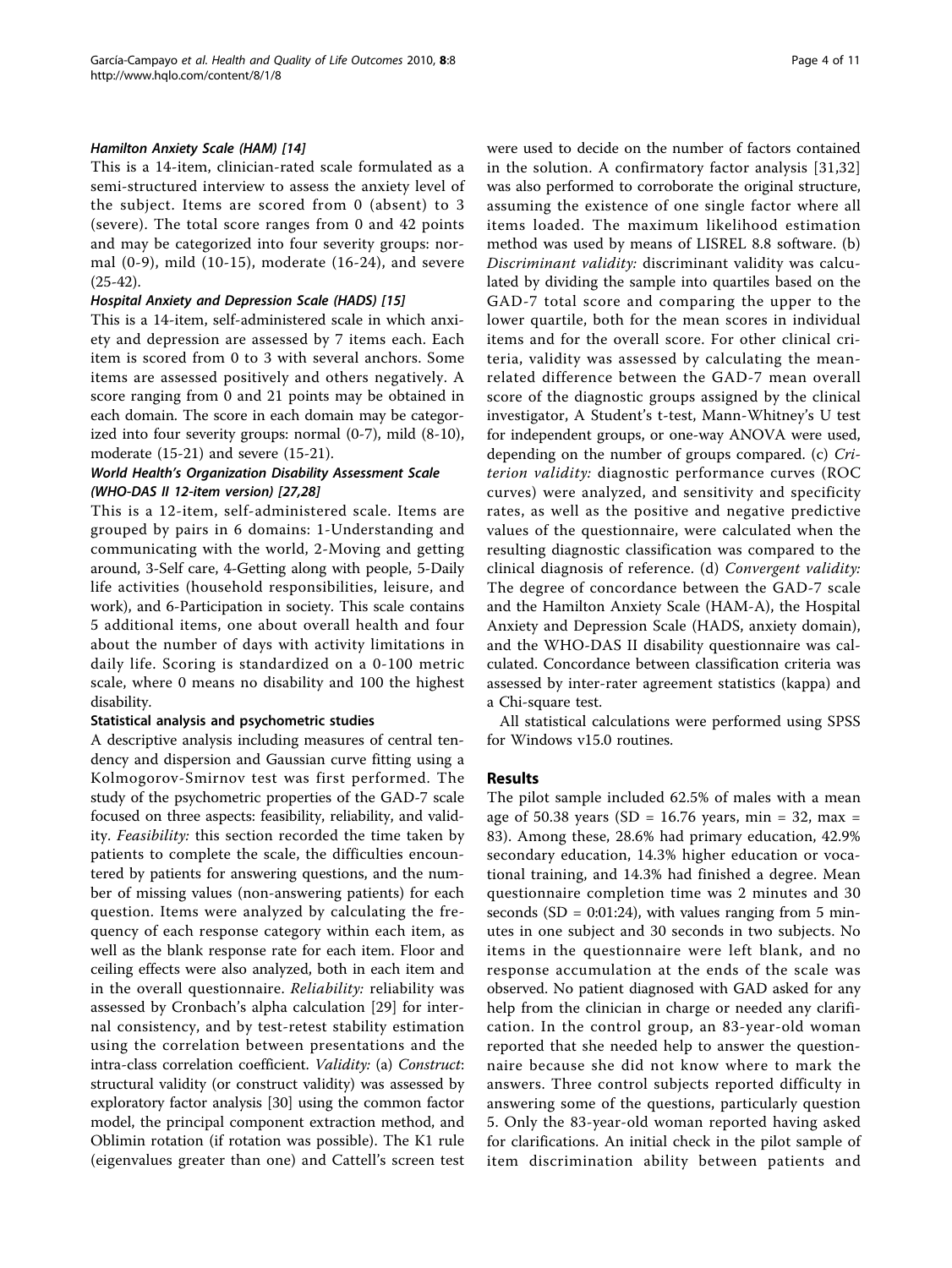controls showed that all items were able to detect significant differences between groups ( $p < 0.05$ ), except for item 5 ( $p = 0.105$ ).

A total of 212 patients with full information were recruited for the validation and scaling sample. Mean patient age was 47.59 years (SD = 15.8), with values ranging from 19 and 85 years, and 72.6% of patients were female. Mean body mass index (BMI) of sample patients was 25.97 (SD = 4.5) kg/m<sup>2</sup>, with values ranging from 16.53 and 45.7. Ninety-nine percent of patients were Caucasian and only 1% were black. Four percent had not finished elementary school, while 33% had finished elementary school, 27% secondary school, 15% vocational training, and 21% higher education. As regards marital status, 17% were single, 66% married, 8% divorced or separated, 8% widowed, and 1% other. As to occupational status, 20% of patients were housewives, 61% were working, 4% unemployed, 6% occupationally disabled, and 9% retired.

According to the initial sample design, 50% of patients belonged to the group diagnosed with GAD and 50% to the control group. Sex- and age-matching of both sub samples was verified. The difference between mean ages in both groups was 0.9 years ( $SE = 2.18$ ), which was considered non-significant ( $p = 0.679$ ). No significant differences were also found in all other sociodemographic variables: sex ( $p = 1.00$ ); race ( $p = 0.161$ ); level of education ( $p = 0.262$ ); marital status ( $p = 0.596$ ); occupational status ( $p = 0.095$ ).

As expected, a significant difference was found between the clinical and control groups in ongoing treatment. Seventy-nine percent of patients in the GAD group and only 20% in the control group were receiving any treatment ( $p < 0.001$ ). Patients in the GAD group had a maximum of 6 treatments, although most patients had 1 or 2 treatments. Twenty-nine GAD patients were receiving no treatment. In the group diagnosed GAD, the duration of disorder ranged from 0 and 22 years, with a mean of 3 and a half years ( $SD = 3.9$ ). The most commonly used treatments included SSRI and SNRI antidepressants (44%), followed by long-term (34%) or short-term (28%) benzodiazepines.

# Feasibility

All subjects answered all questions in the GAD-7 questionnaire, i.e. no blanks were recorded. Hence, there seems to be neither item comprehension problems nor likelihood of inadequate choice of the terms used as response scale anchor points in the adapted questionnaire. Completion time was short (around 2 and half minutes). Overall, answers were suitably distributed throughout all answer categories. There was a slight tendency to a floor effect in questions 4 (worried about different things) and 7 (afraid as if something awful might happen), with 42% and 51% accumulation of answers in

the lowest rating ("not at all") respectively. Because scale assessment is performed with both GAD and control subjects, these two items may be considered as particularly "difficult" to comply with in the absence of GAD. All items showed some degree of positive asymmetry, with a tendency for answers to accumulate in the lowest rating categories; however, answer distribution in items 1 through 4 may be considered symmetric.

# Dimensionality and scaling

In the exploratory factor analysis, only an eigenvalue greater than one was obtained, which would account for the 72% variance found in the correlation matrix. All items had positive loadings higher than 0.75 in the single domain (Table 1), and the proportion of explained variance from each individual item (communality) ranged from 0.576 (item 6) and 0.798 (items 1 and 3). Since only one domain was obtained, the solution was not rotated.

The confirmatory factor solution obtained (Figure [1](#page-5-0)) produced a good fit, with a Chi-square/df ratio value of 2.8, i.e. lower than 3, as recommended [\[33](#page-10-0)]. GFI statistics reached a value of 0.96 ( $> 0.95$ ), AGFI = 0.91 ( $>$ 0.90), CFI =  $0.99$  ( $> 0.90$ ), NFI = 0.98 ( $> 0.90$ ), and RMSEA =  $0.080$  (≤0.080). All estimated loadings were significant ( $p < 0.001$ ), the sign obtained was as expected, and the model was correctly identified.

# Reliability

Cronbach's alpha reached an excellent value (0.936). All items showed a high item-total correlation (higher than 0.68), with a test-retest correlation of 0.844 and an intra-class correlation coefficient of 0.926 (95% confidence interval of 0.881-0.958). Comparative values obtained with HADS yielded a Cronbach's alpha at baseline of 0.820 (considered to be a good value), with a test-retest correlation of 0.938 and an intra-class correlation coefficient of 0.926 (95% confidence interval of 0.881-0.959).

# Inter-rater validity

All items reached the highest score for the congruence index in the GAD objective domain, with scores ranging from 0.50 (item 7) and the maximum possible value of 1

| Table 1 GAD-7 scale item loading in the 1 component |  |
|-----------------------------------------------------|--|
| exploratory factor solution and explained variance. |  |

| Item                      | Component |
|---------------------------|-----------|
| Nervous                   | 0.893     |
| Stop worrying             | 0.880     |
| Excessively worried       | 0.893     |
| Restless                  | 0.870     |
| Difficulty in relaxing    | 0.840     |
| Easily irritated          | 0.757     |
| Afraid of something awful | 0.811     |
| Explained variance        | 72,341    |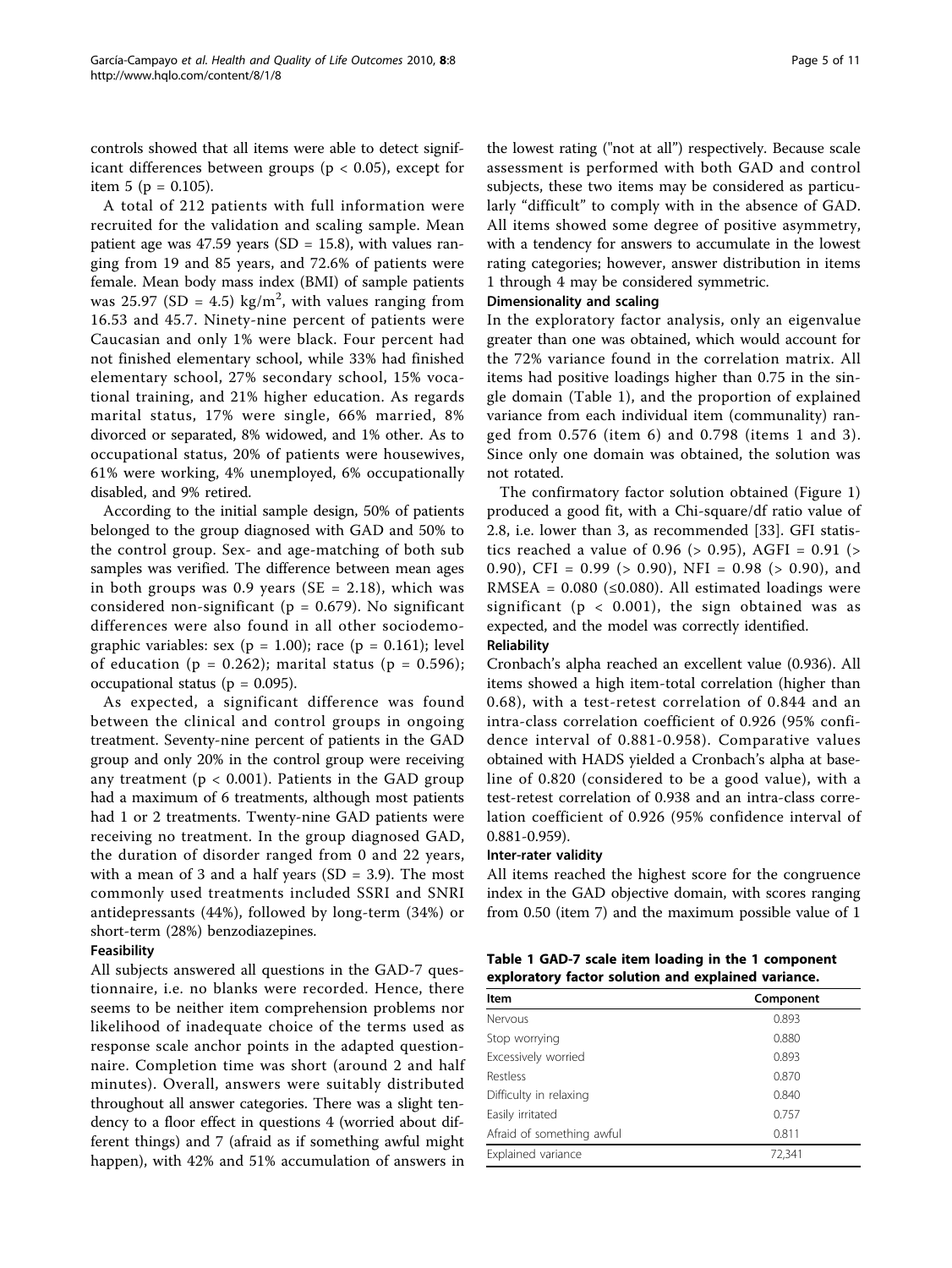<span id="page-5-0"></span>García-Campayo et al. Health and Quality of Life Outcomes 2010, 8:8 http://www.hqlo.com/content/8/1/8



(item 5). As expected, negative index scores were found in all cases in the depression domain, with values ranging from -0.31 (item 7) and -0.75 (item 5). These results suggest that all items adequately measure the GAD concept. Although all congruence scores in the depression distractor domain were negative, the fact that three of the scores were somewhat distant from -1 (within -0.31 and -0.38) suggests that raters think that the corresponding items might also indicate the presence of some degree of depression, but always tangentially, since all items reach the maximum possible rating in the anxiety domain.

# Discriminant validity

The scores obtained with the selected sample covered the whole possible metric space, and scores of both 0 and 21 points were recorded. Mean score was 8.75 points, with a standard deviation of 6.44 points. The 95% confidence interval for the mean ranged from 7.88 and 9.62. Skewness statistics did not suggest lack of symmetry (skewness =  $0.167$ ; SE =  $0.167$ ), but visual inspection of score distribution suggested a slight positive bias, thus ruling out a normal distribution  $(K-S =$  0.144;  $DF = 212$ ;  $p < 0.001$ ). This lack of normality may be attributed to the existence of two scoring subgroups (normal subjects and GAD subjects), assumed to originate from different reference populations.

When quartiles 1 and 4 were compared, all items yielded significant differences ( $p < 0.001$ ) in all cases; variance was also different between the two groups in all items ( $p < 0.08$ ). it may thus be concluded that each and every item is able to discriminate between high and low scores, and contributes to them.

The total GAD-7 score detected significant differences between the means recorded for the group diagnosed GAD (mean = 13.96,  $SD = 4.19$ ) and the control group (mean =  $3.54$ , SD =  $3.32$ ). The difference between the groups was significant ( $p < 0.001$ ) and a trend towards different group variances was also suggested ( $p = 0.070$ ). Criterion validity

Since the area under the receiver operating characteristic curve (ROC curve) reached a value of 0.957 (SE = 0.014,  $p < 0.001$ ), the null hypothesis of the area having a value of 0.5 in the population (and thus indicating the absence of inter-group discrimination) can be rejected. The 95% confidence interval ranged from 0.930 and 0.985, thus suggesting excellent discrimination. Use of a score of 10 as cut-off point resulted in a sensitivity of 86.8% and a specificity of 93.4%. Positive and negative predictive values were 92.9% and 87.6% respectively (Table 2). Figure [2](#page-6-0) shows the ROC curves for the scores of GAD-7 and the concurrent measures. Areas under the curve with 95% confidence intervals for each individual measure follow. HADS-Anxiety: 0.942 (0.911- 0.974), Hamilton: 0.970 (0.945-0.944), and WHO-DAS: 0.868 (0.820-0.916). Confidence intervals for GAD-7, HADS, and Hamilton overlapped, and should therefore not be considered statistically different. The WHO-DAS II scale showed a comparatively worse discriminant behavior.

The score obtained in GAD-7 significantly correlated with the other questionnaires used in the study as concurrent measures (Table [3](#page-6-0)). A very high correlation was seen between GAD-7 and the HADS Anxiety scale (r =

|                 | Table 2 Operating characteristics of GAD-7 for different |  |
|-----------------|----------------------------------------------------------|--|
| cut-off points. |                                                          |  |

| Cut-off point | Sensitivity | Specificity | <b>PPV</b> | <b>NPV</b> | Cases |
|---------------|-------------|-------------|------------|------------|-------|
| 8             | 93.4        | 85.8        | 88.6       | 92.9       | 53.8  |
| 9             | 91.5        | 90.6        | 90.7       | 91.4       | 50.5  |
| 10            | 86.8        | 93.4        | 92.9       | 87.6       | 46.7  |
| 11            | 79.2        | 95.3        | 94.4       | 82.1       | 42.0  |
| 12            | 74.5        | 96.2        | 95.2       | 791        | 39.2  |
| 13            | 67.9        | 97.2        | 96.0       | 75.2       | 35.4  |
| 14            | 62.3        | 100.0       | 100.0      | 726        | 31.1  |
|               |             |             |            |            |       |

Note: PPV = Positive predictive value; NPV = Negative predictive value. All values expressed as %.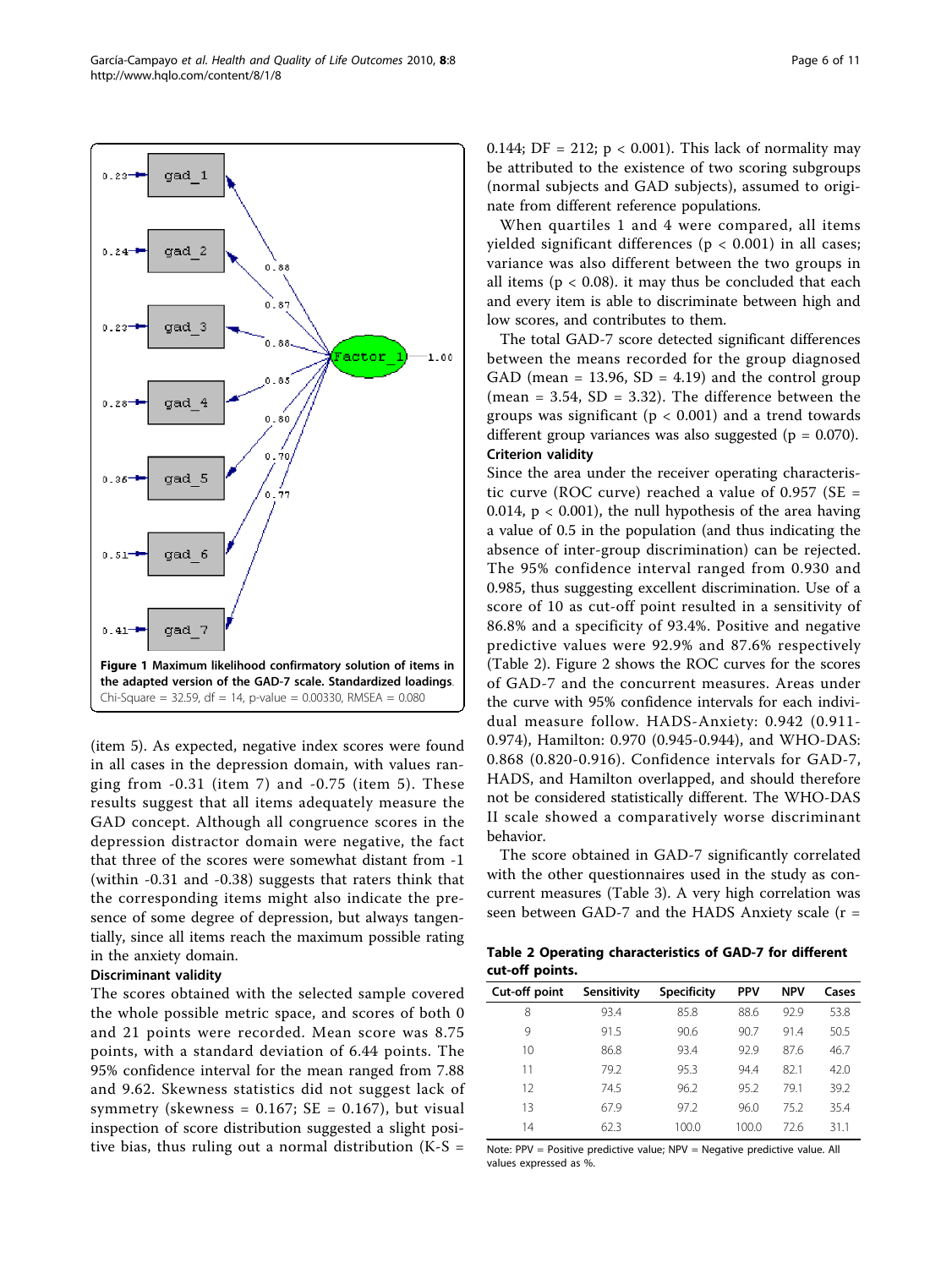0.903), and a high correlation was also seen with the depression scale ( $r = 0.713$ ). Since a possible overlap of the depression and anxiety subscales and GAD-7 was suspected, an exploratory factor analysis was conducted with all items of both scales, which resulted in two differentiated factors: one containing all GAD-7 items plus items in the HADS Anxiety subscale, and the other containing the items in the HADS Depression subscale.

Figure 2 ROC curve of GAD-7 total score.

 $0.4$ 

 $0.2$ 

0,0

 $0,0$ 

 $0.2$ 

 $0.4$ 

 $0,6$ 

1 - Specificity

 $0,8$ 

 $1,0$ 

The comparison of the GAD-7 scores of the four severity groups of anxiety diagnosed by the HADS-A yielded significant differences between the mean group scores (F  $= 205.3$ ; DF1 = 3; DF2 = 208; p < 0.001). Different variances among groups were also seen  $(F = 3.64; DF1 = 3;$  $DF2 = 208$ ;  $p = 0.014$ ). All severity groups had significantly different (p < 0.001) mean GAD-7 scores. Furthermore, there was agreement between the classification groups generated by both scales (Kappa =  $0.493$ ; p <  $0.001$ ).

A high correlation ( $r = 0.852$ ) was also found between GAD-7 and the Hamilton Anxiety Scale (HAM-A)

(Table 3). Differences were seen between the classification groups based on HAM-A in the mean values in the GAD-7 scale (F = 175.3; DF1 = 3; DF2 = 208; p < 0.001) and variances (F = 3.24; DF1 = 3; DF2 = 208; p = 0.023) (Figure [3\)](#page-7-0). Multiple intergroup comparisons showed significant differences between all severity groups (p < 0.007). There was agreement between the classification groups generated by both scales (Kappa =  $0.502$ ; p < 0.001).

GAD-7 correlation with the WHO's Disability Assessment Scale was high and positive (Table [4](#page-7-0)), although somewhat lower  $(r = 0.704)$  than other concurrent correlations. Significant between-group differences were found  $(p < 0.001)$  when the total DAS scores of the control and GAD groups were compared. Significant differences were also found for all 6 DAS domains; higher disability scores were recorded in the group diagnosed GAD (Figure [4](#page-8-0)). While the GAD-7 scores showed different degrees of correlation with the different DAS



|                     | <b>GAD - Total score</b> | Anxiety (HADS) | Depression (HADS)        | <b>Hamilton-A</b> |
|---------------------|--------------------------|----------------|--------------------------|-------------------|
| Anxiety (HADS)      | $.903***$                | $\sim$         | $\overline{\phantom{a}}$ | $\sim$            |
| Depression (HADS)   | $.713***$                | .733**         | $\sim$                   |                   |
| Hamilton (A)        | $.852***$                | $.835***$      | $.760***$                |                   |
| WHO-DAS Total score | $.704***$                | $.753**$       | $.813***$                | $.755***$         |

\*\*  $p < 0.001$ 

<span id="page-6-0"></span>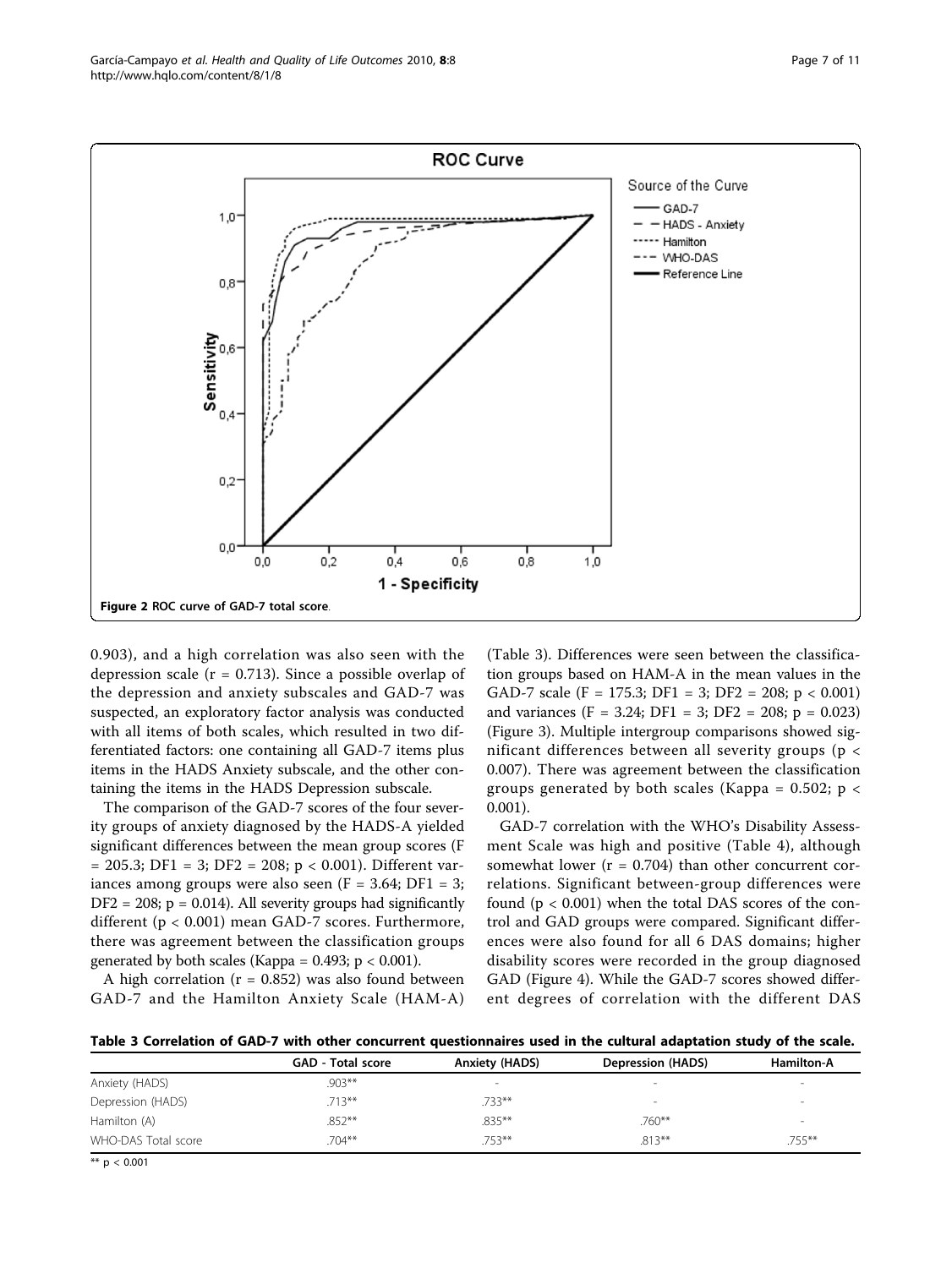<span id="page-7-0"></span>

domains (Table 4), all of them were significant ( $p <$ 0.001). The highest correlations were observed in the Participation in society ( $r = 0.741$ ), Understanding and communicating with the world ( $r = 0.679$ ), and Life activities  $(r = 0.638)$  domains, while the lowest ones were found in the Self care  $(r = 0.412)$  and Moving and getting around  $(r = 0.438)$  domains. GAD-7 scores significantly correlated ( $p < 0.001$ ) with the number of days with activity limitations in daily life ( $r = 0.686$ ) and

Table 4 Correlation of GAD-7 with scores (total and by domain) in the WHO-DAS II disability assessment scale and with the number of medical visits (to primary care and specialist physicians) in the past 4 weeks.

| <b>WHO-DAS II</b>                              | GAD-7     |
|------------------------------------------------|-----------|
| Total score                                    | $.696***$ |
| Understanding and communicating with the world | .679**    |
| Moving and getting around                      | $.438***$ |
| Self care                                      | $.412***$ |
| Getting along with people                      | .585**    |
| Daily life activities                          | $.638**$  |
| Participation in society                       | $.741***$ |
| Medical visits                                 | $GAD-7$   |
| Primary care                                   | $.393**$  |
| Specialist                                     | $.373**$  |

\*\*  $p < 0.001$ 

with the number of days in which the patient was unable to carry out his/her tasks  $(r = 0.454)$ . Similarly, significant albeit moderate correlations were found in the number of times patients has attended medical visits (either to primary care or specialist physicians) in the previous 4 weeks (Table 4).

#### **Discussion**

The version adapted into Spanish of the GAD-7 scale has a one-dimensional structure that matches the original structure based on DSM-IV diagnostic criteria. All items measure the same concept and in the same direction. Excellent reliability values were found both for homogeneity in concept measurement and stability between measurements when no clinical intervention was involved. The expert panel agreed that the construct assessed by the questionnaire was eminently one-dimensional and distinguishable from depression-related symptoms. In addition, the scores for the scale correlated well with those of other scales assessing anxiety, particularly the rater-administered HAM-A and the selfadministered HADS. It must be taken into account that GAD patients also have symptoms of depression, although both conditions are discernible.

Each individual item in the scale, as well as the total score, adequately discriminated between control subjects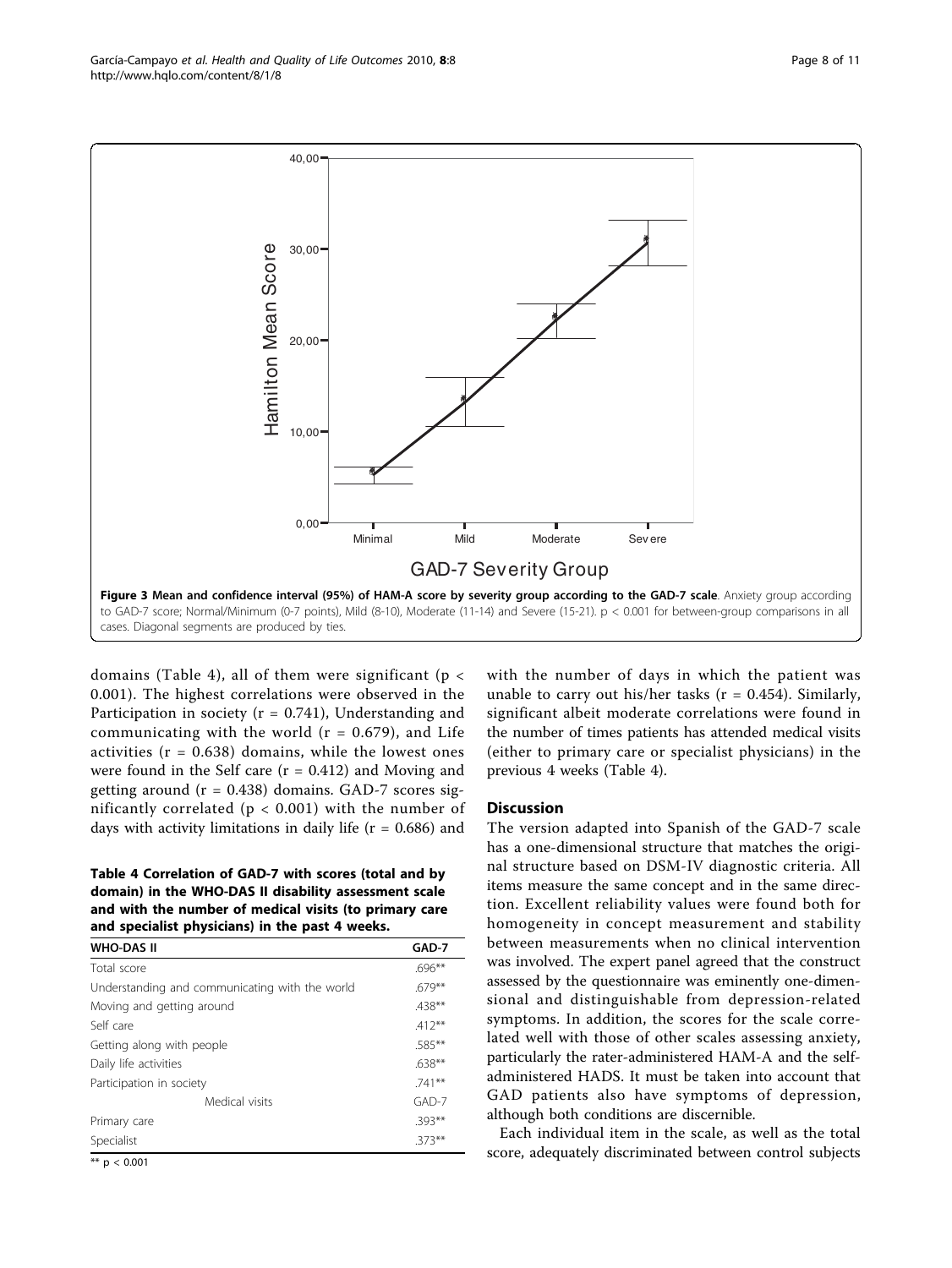<span id="page-8-0"></span>

and patients diagnosed GAD according to standard clinical criteria. Since a cut-off point of 10 yields excellent sensitivity and specificity values, and is in line with the cut-off value proposed by the original authors of the scale [[22](#page-9-0)], this value is proposed for potential GAD diagnosis in standard clinical practice.

As noted by Spitzer et al. during the development of the original instrument [[22\]](#page-9-0), a relationship was also found between GAD assessments using the scale and the disability level assessed by the WHO-DAS II scale in several domains of daily life. This agrees with previous observations relating GAD to a high disability level in terms of work and daily life activities [\[5](#page-9-0)[,34,35](#page-10-0)]. In addition, the group diagnosed GAD had the greatest number of ongoing treatments and a greater number of disability days experienced.

The GAD-7 scale adapted into Spanish has been shown to correlate well with two scales widely used to assess severity of anxiety symptoms in our setting and in other clinical environments. These scales, i.e. HAM-A administered by a trained interviewer or HADS selfadministered by the patients, are used in daily clinical practice as GAD diagnostic support to assess symptom severity and to monitor the impact of healthcare interventions on this disorder. While not properly analyzed in this cultural adaptation study, future uses of the GAD-7 scale similar to those of HAM-A and HADS should not be dismissed. Indeed, the good performance of the new scale and its short administration time should be advantageous and provide for highly costeffective administration. In fact, the cut-off points set to separate categories of symptom severity fully agree with

those set for the HAM-A and HADS scales. It should be kept in mind that the original purpose of the GAD-7 scale was to screen patients suffering from this condition. While psychometric scaling properties and validity measures are promising, additional evidence will be needed in order to fully enable its use as a patient reported outcome measure. A literature review found no information about the meaningful clinical difference or the change expected in scores in follow-up studies.

While our adaptation study may have limitations, some of these should be attributed to the scale itself, rather than to the cultural adaptation study. Thus, in line with the comments issued during the scale pilot test, the questionnaire correction manual should include a warning on its use in elderly populations, emphasizing the possible need for clarification support or help when questions are read by patients, particularly very old patients. Because our study was conducted in medical centers representative of three autonomous communities only, its generalization to other cultural environments might be questioned. However, we think that the participating centers from Madrid, Barcelona, and Saragossa may be representative of the linguistic variability existing in the country, and may therefore be sufficiently representative of the whole national territory. However, use of this scale in Spanish-speaking environments culturally different from Spain should be tested in advance using appropriate psychometric studies.

In conclusion, the version adapted into Spanish showed excellent metric properties, and its high discriminant ability, briefness, and fast administration allow for its use in standard clinical practice for patient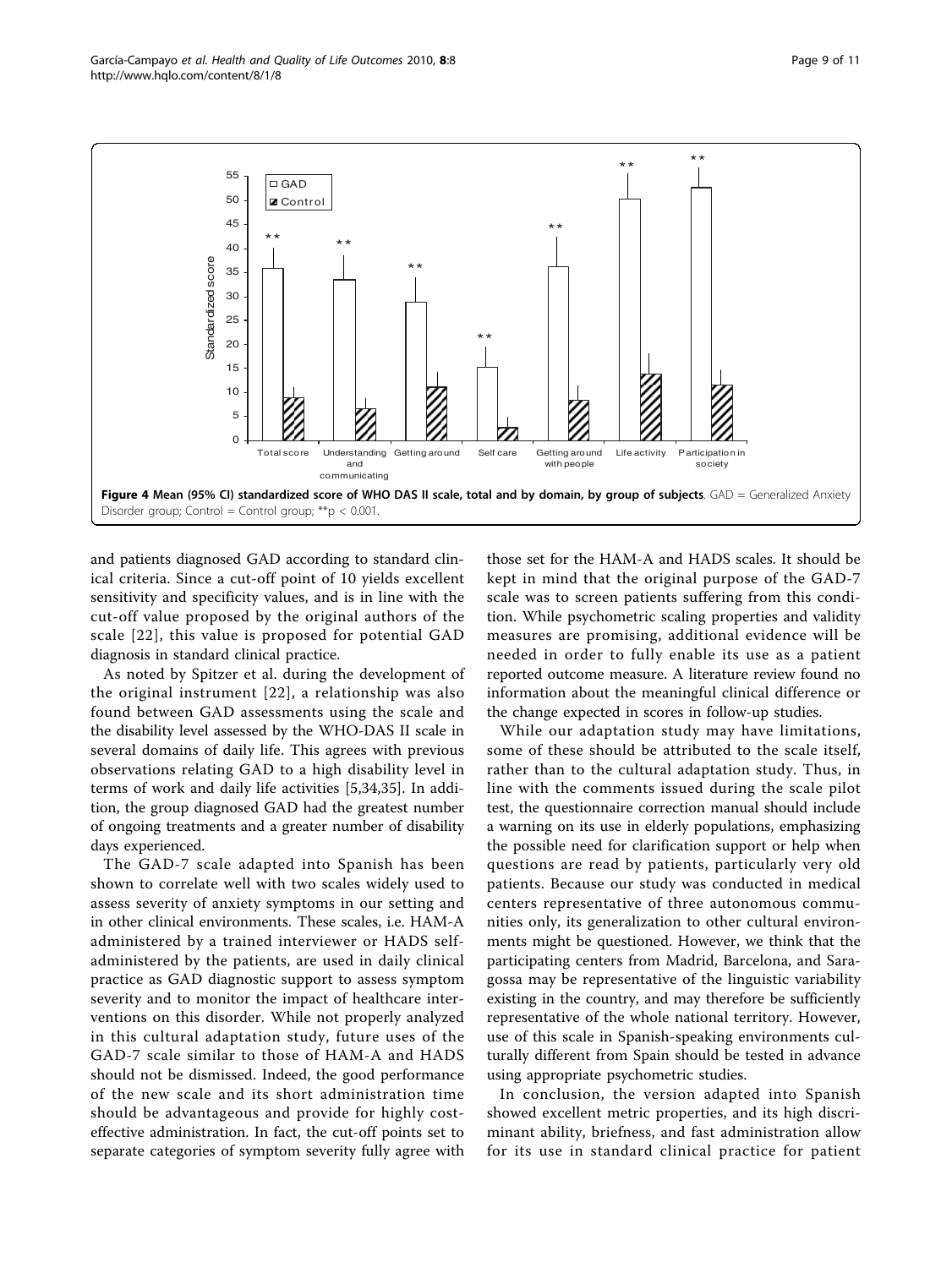<span id="page-9-0"></span>screening purposes. The ability of the scale to measure changes in patient conditions over time, or in response to treatment, remains to be elucidated. We hope that availability of this questionnaire to Spanish-speaking healthcare professionals will allow for increasing early detection and treatment of these patients, thus improving their quality of life and reducing medical and psychiatric complications.

# List of abbreviations

AGFI: Adjusted Goodness of Fit Index; ANOVA: Analysis of Variance; ASQ: Anxiety Screening Questionnaire; AUC: Area Under the Curve; BMI: Body Mass Index; CAS: Clinical Anxiety Scale; CFI: Comparative Fit Index; CRF: Case Report Form; DF: Degrees of Freedom; DSM: Diagnostic and Statistical Manual of Mental Disorders; ESEMeD: European Study of the Epidemiology of Mental Disorders; F: F statistic; GAD: Generalized Anxiety Disorder; GFI: Goodness of Fit Index; HADS: Hospital Anxiety and Depression Scale; HAM-A: Hamilton Anxiety scale; CI: Confidence Interval; ICD: International Code of Diseases; KS: Kolmogorov-Smirnov; NFI: Normed Fit Index; p: p value = Significance Level; RMSEA: Root Mean Square Error of Approximation; ROC: Receiver Operating Characteristic; SD: Standard Deviation; SE: Standard Error; SNRI: Selective Noradrenalin Reuptake Inhibitor; SSRI: Selective Serotonin Reuptake Inhibitor; STAI: State-Trait Anxiety Inventory; WHO-DAS II: World Health Organization Disability Assessment Scale II.

#### Author details

<sup>1</sup>Department of Psychiatry, Hospital Universitario Miguel Servet, Zaragoza, Spain. <sup>2</sup>ISCIII- REDIAPP, Red de Investigación en Actividades Preventivas y Promoción de la Salud, Zaragoza, Spain. <sup>3</sup>Sant Antoni de Vilamajor Primary Care Health Center, ABS Alt Mogent, Barcelona, Spain. <sup>4</sup>Department of Methodology, School of Psychology, Universidad Autónoma de Madrid, Madrid, Spain. <sup>5</sup>EACCOS Research Group, Madrid, Spain. <sup>6</sup>Neuroscience Department, Medical Unit, Pfizer Spain, Alcobendas (Madrid), Spain. <sup>7</sup>Health Outcomes Research Department, Medical Unit, Pfizer Spain, Alcobendas (Madrid), Spain.

#### Authors' contributions

The authors of this manuscript state that all of them have contributed substantially to manuscript preparation, interpretation of results or study design and logistics. JGC, EZ, MR, AP and JR were responsible for study design. MR and AP carried out data analysis and interpretation. MP and VLG participated in linguistic validation process and interpretation of data. OF was responsible for the logistics and conduct of the study. All authors participated read and approved the final manuscript.

#### Competing interests

Javier Rejas and Olga Freire are full-time employees of Pfizer, the company sponsoring this study. All other authors have no competing interests.

#### Received: 28 September 2009

Accepted: 20 January 2010 Published: 20 January 2010

#### References

- 1. Lobo A, Campos R: Los trastornos de ansiedad en atención primaria. Madrid EMISA 1997.
- 2. Mahe V, Valgo A: Long-term pharmacological treatment of generalized anxiety disorder. Inter Clin Psychopharmacol 2000, 15:99-105
- 3. Horwath Ey, Weissman MM: Epidemiology of depresion and anxiety disorders. Textbook in psychiatric epidemiology Wiley-LissTsuang MT, Tohen M, Zahner GEP 1995.
- 4. Cano Vindel A: Trastornos de ansiedad, Sociedad Española para el estudio de la Ansiedad y el Estrés (SEAS). 200[5http://www.ucm.es/info/](http://www.ucm.es/info/seas/ta/index.htm) [seas/ta/index.htm,](http://www.ucm.es/info/seas/ta/index.htm) (last update: March 7th, 2005; last accessed: November 23rd, 2005).
- 5. Andlin-Sobocki P, Wittchen HU: [Cost of affective disorders in Europe.](http://www.ncbi.nlm.nih.gov/pubmed/15877776?dopt=Abstract) Eur J Neurol 2005, 12(Suppl 1):34-38.
- 6. Judd LL, Kessler RC, Paulus MP, Zeller PV, Wittchen HU, Kunovac JL: Comorbidity as a fundamental feature of generalized anxiety disorders: results from the National Comorbidity Study (NCS). Acta Psychiatr Scan 1998, 393:6-11.
- 7. Stein D: [Comorbidity in Generalized Anxiety Disorder: Impact and](http://www.ncbi.nlm.nih.gov/pubmed/11414548?dopt=Abstract) [Implications.](http://www.ncbi.nlm.nih.gov/pubmed/11414548?dopt=Abstract) J Clin Psychiatry 2001, 62(Suppl 1):29-36.
- 8. The ESEMeD/MHEDEA 2000 investigators: Prevalence of mental disorders in Europe: results from the European Study of the Epidemiology of Mental Disorders (ESEMeD) project. Acta Psychiatr Scand 2004, 109(Suppl 420):21-27.
- 9. A.D.A.M. MedlinePlus: Información de salud para usted. Enciclopedia médica en español. Generalized anxiety disorder 200[4http://www.nlm.nih.](http://www.nlm.nih.gov/medlineplus/spanish/ency/article/000917.htm) [gov/medlineplus/spanish/ency/article/000917.htm](http://www.nlm.nih.gov/medlineplus/spanish/ency/article/000917.htm), (Revisado por VeriMed Healthcare Network. Last update: May 4th, 2004; Last access: November 23th, 2005).
- 10. Lépine JP: [The epidemiology of anxiety disorders: prevalence and](http://www.ncbi.nlm.nih.gov/pubmed/12562112?dopt=Abstract) [societal costs.](http://www.ncbi.nlm.nih.gov/pubmed/12562112?dopt=Abstract) J Clin Psychiatry 2002, 63(suppl 14):4-8.
- 11. Wittchen HU: [Generalized anxiety disorder: Prevalence, burden, and cost](http://www.ncbi.nlm.nih.gov/pubmed/12497648?dopt=Abstract) [to society.](http://www.ncbi.nlm.nih.gov/pubmed/12497648?dopt=Abstract) Depression and anxiety 2002, 16:162-171.
- 12. Goldberg Dy, Lecrubier Y: Form and frequency of mental disorders across centres. Mental illness in general health care: An international study Chichester, John Wiley & Sons on behalf of WHOÜstün TB, Sartorius N 1995.
- 13. Chocrón Bentata L, Vilalta Franch J, Legazpi Rodríguez I, Auquer Ky, Franch L: [Prevalencia de Psicopatología en un centro de atención](http://www.ncbi.nlm.nih.gov/pubmed/8555389?dopt=Abstract) [primaria.](http://www.ncbi.nlm.nih.gov/pubmed/8555389?dopt=Abstract) Aten Primaria 1995, 16:586-590.
- 14. Hamilton M: Diagnosis and Rating of Anxiety. Br J Psychiat 1969, , special publ: 76-9.
- 15. Zigmond AS, Snaith RP: [The hospital anxiety and depression scale.](http://www.ncbi.nlm.nih.gov/pubmed/6880820?dopt=Abstract) Acta Psychiatr Scand 1983, 67:361-70.
- 16. Lipman RS, Covi L: Outpatient treatment of neurotic depression: medication and group psychotherapy. Evaluation of Psychological Therapies Baltimore, MD: Johns Hopkins University PressSpitzer R, Klein D 1976, 178-218.
- 17. Snaith RP, Baugh S, Clayden A, Husain A, Sipple NA: [The Clinical Anxiety](http://www.ncbi.nlm.nih.gov/pubmed/7150890?dopt=Abstract) [Scale: an instrument derived from the Hamilton Anxiety Scale.](http://www.ncbi.nlm.nih.gov/pubmed/7150890?dopt=Abstract) Br J Psychiatry 1982, 141:518-523.
- 18. Spielberger CD, Gorsuch RLy, Lushene RE: Manual for the State-Trait Inventory. Palo Alto: Consulting Psychological Press 1970.
- 19. Wittchen HU, Boyer P: Screening for anxiety disorders. Sensitivity and specificity of the Anxiety Screening Questionnaire (ASQ-15). Br J Psychiatr 1998, 173(Suppl 34):10-17.
- 20. Carroll BJ, Davidson JRT: Screening Scale for DSM-IV GAD. Copyright 2000.
- 21. Bobes J, Garcia-Calvo C, Prieto R, Garcia-Garcia M, Rico-Villademoros F: [Propiedades psicométricas de la versión española de la Escala de](http://www.ncbi.nlm.nih.gov/pubmed/16552636?dopt=Abstract) [Detección del Generalized anxiety disorder según DSM-IV de Carroll y](http://www.ncbi.nlm.nih.gov/pubmed/16552636?dopt=Abstract) [Davidson.](http://www.ncbi.nlm.nih.gov/pubmed/16552636?dopt=Abstract) Actas Esp Psiquiatr 2006, 34(2):83-93.
- 22. Spitzer RL, Kroenke K, Williams JBW, Löwe B: [A Brief Measure for Assessing](http://www.ncbi.nlm.nih.gov/pubmed/16717171?dopt=Abstract) [Generalized Anxiety Disorder.](http://www.ncbi.nlm.nih.gov/pubmed/16717171?dopt=Abstract) Arch Intern Med 2006, 166:1092-1097.
- 23. Guillemin F, Bombardier C, Beaton D: [Cross-cultural adaptation of health](http://www.ncbi.nlm.nih.gov/pubmed/8263569?dopt=Abstract)[related quality of life measures: literature review and proposed](http://www.ncbi.nlm.nih.gov/pubmed/8263569?dopt=Abstract) [guidelines.](http://www.ncbi.nlm.nih.gov/pubmed/8263569?dopt=Abstract) J Clin Epidemiol 1993, 46:1417-1432.
- 24. Ruiz MA, Rejas J: Calidad de vida y otras medidas de salud informadas por el paciente En A. Farmacoeconomía e investigación de resultados en salud: principios y práctica Real Academia Nacional de FarmaciaEn A Domínguez, Soto J 2002, 115-160.
- 25. Nunnally JCy, Bernstein IJ: Teoría Psicométrica. México: McGraw-Hill, 3 1995.